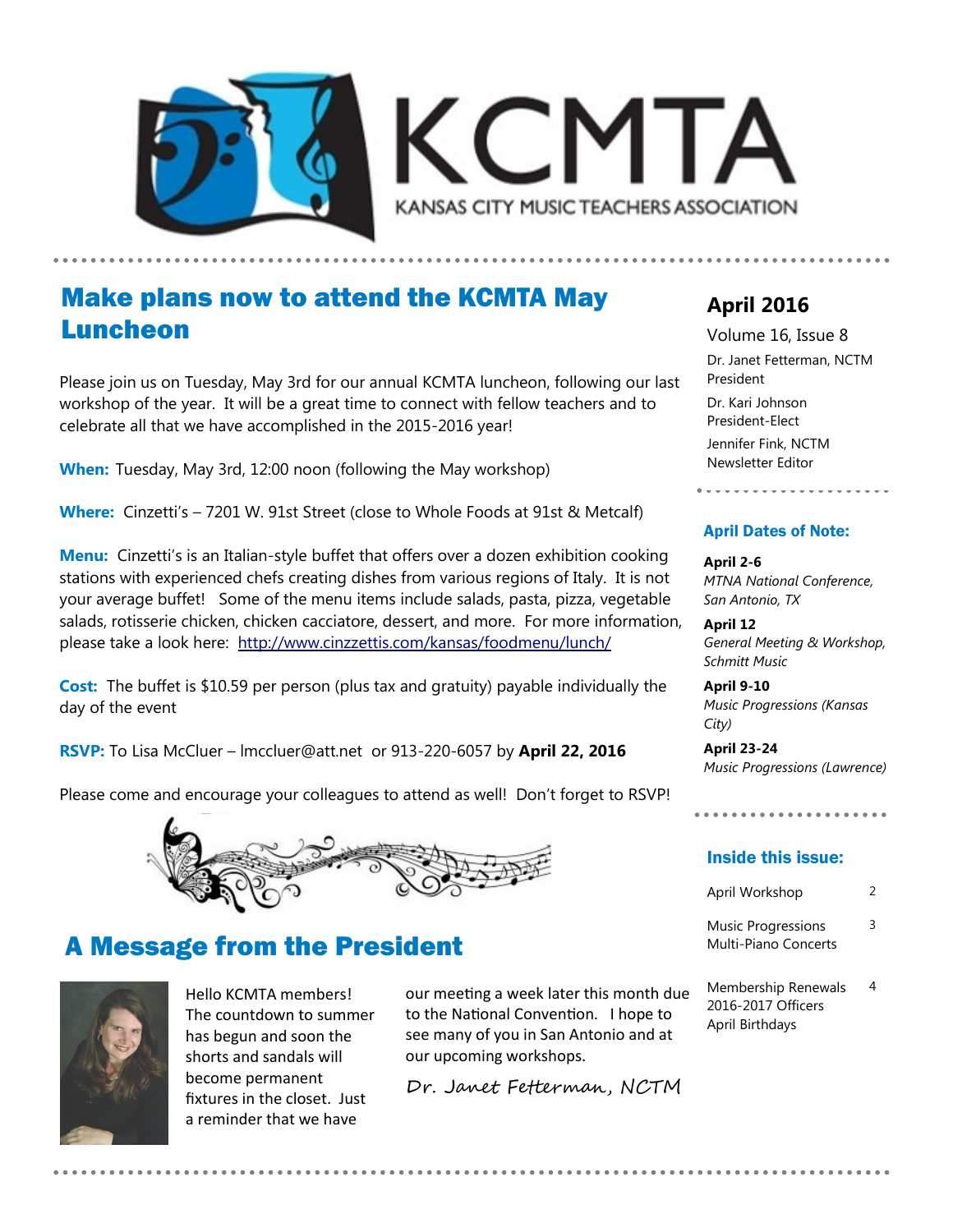#### April 2016 Page 2

# KCMTA April Workshop

### 20th Century Piano Duet

### Dr. Wei-Han Su, Missouri State University

April 12, 2016, Schmitt Music

| <b>General Meeting</b> | 10:00 a.m.   |
|------------------------|--------------|
| Workshop               | $10:15$ a.m. |

*Please note that this month's meeting is the second Tuesday of April, because of the MTNA Convention.*





Dr. Wei-Han Su's concert activities have taken him to themajor cities of the United States, England, Russia, Italy, Korea, Malaysia and Taiwan. In 1991, he made his orchestral debut at the Queen Elizabeth Hall, London under the baton of Sir Simon Rattle. Dr. Su was a featured recitalist at the Walnut Hill Summer Music Festival in Boston, Massachusetts in 1999 and 2004. He has performed on concert series in Los Angeles and Washington D.C., and has recently made guest appearances in Pennsylvania, Kansas, Texas, Ohio, Arkansas and California. As a concerto soloist, he has appeared with the Orchestra Filarmonica Italiana, Cambridge Chamber Orchestra, and Springfield Symphony Orchestra among others. His compact disc recording of the music of Charles Ives with tenor Andrew Childs was released on the Centaur label in 2006.

Dr. Su received the Bachelor of Arts degree with Honors from Cambridge University, the Master of Music degree and the Performer's Diploma from the Royal College of Music, London, and the Doctor of Musical Arts degree from the Peabody Conservatory. His principal teachers include Boris Slutsky, Yu Chun Yee, Joyce Rathbone, and Yonty Solomon. While attending the Royal College of Music, he won the Chappell Gold Medal, the College's highest honor for pianists. He has served on the faculties of the Peabody Conservatory, Peabody Preparatory and the Missouri Fine Arts Academy. He is currently Professor of Piano at Missouri State University, where he is the recipient of a University Award in Teaching in 2005.

In the workshop, Dr. Su and his wife will survey a variety of 20th-century American piano duets, ranging from pieces suitable for an intermediate-level student to works that make use of more advanced and experimental idioms. They will discuss and play excerpts of works by Corigliano, Persichetti, Starer, Dello Joio, Ewazen, Robert Helps, Crumb and possibly others. What a wonderful opportunity to get to know some new music! See you there!

> **Melody Stroth, NCTM** *VP, Workshops*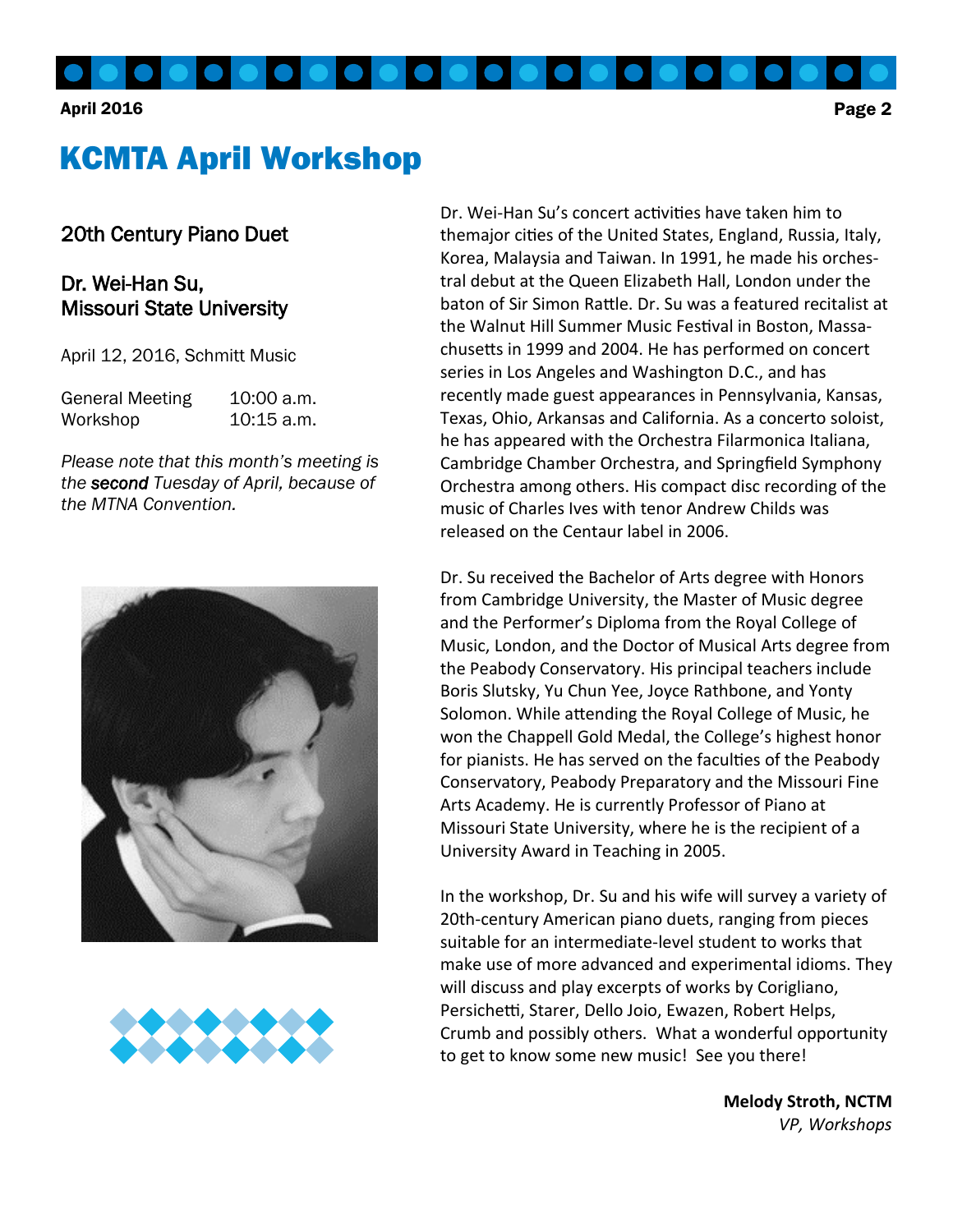April 2016 Page 3

# Music Progressions

#### April 9-10, 2016 (Lawrence Site) South Middle School, Lawrence, KS

#### April 23-24, 2016 (Kansas City Site) Village Music Academy, Prairie Village KS

Music Progressions is just around the corner and we are looking forward to 2 great events! The combined enrollment for both locations is just shy of 200 students from 28 studios!

Music Progressions will be held April 9-10, 2016 at the South Middle in Lawrence, KS and April 23-24, 2016 Village Music Academy in Prairie Village, KS. Students will receive a certificate of participation, adjudicator's critique, test results and a colorful ribbon designating their level of achievement.

The curriculum guide and handbook are available for free download at [www.ksmta.org.](http://www.ksmta.org) Wendy Stevens has several teaching resources at [www.composecreate.com.](http://www.composecreate.com) These include free Web Rewards curriculum for each level and rhythm and ear training worksheets. Available to purchase and download are practice theory tests, sight playing examples and her new Rhythm Menagerie curriculum.

#### **Veronica Nalley**

*VP, Music Progressions* 12419 Valley Brook Drive Grandview, MO 64030 (816) 645-2541 *nalleyveronica@gmail.com*



# KCMTA 2017 Multi-Piano Concert: Winter Wonderland

We are pleased to announce that the KCMTA Multi Piano Concert will return to Bell Cultural Arts Center on January 8, 2017. Chad Reed will again serve as our conductor. Rehearsals will be December 17, 2016 at Schmitt Music and January 7, 2017 at the Bell Center. The repertoire list will be released on May and enrollment will begin July 1st.

**New this year:** Signed student contracts will not have to be turned in with enrollments. However, by enrolling, performers and teachers are acknowledging they have read the performance guidelines and agree to them.

Thanks to Becky McLeod for being enrollment chair. Thanks to Sharon Eckart, Deanna Haines and Susie Van Hole for volunteering to serve on the repertoire committee. If you would like to join repertoire, please contact Linda Featherston by April 1.

If you would be willing to chair this event in 2018, please notify Linda Featherston or Janet Fetterman.

#### **Linda Featherston, NCTM**

*VP, Multi-Piano Concerts*